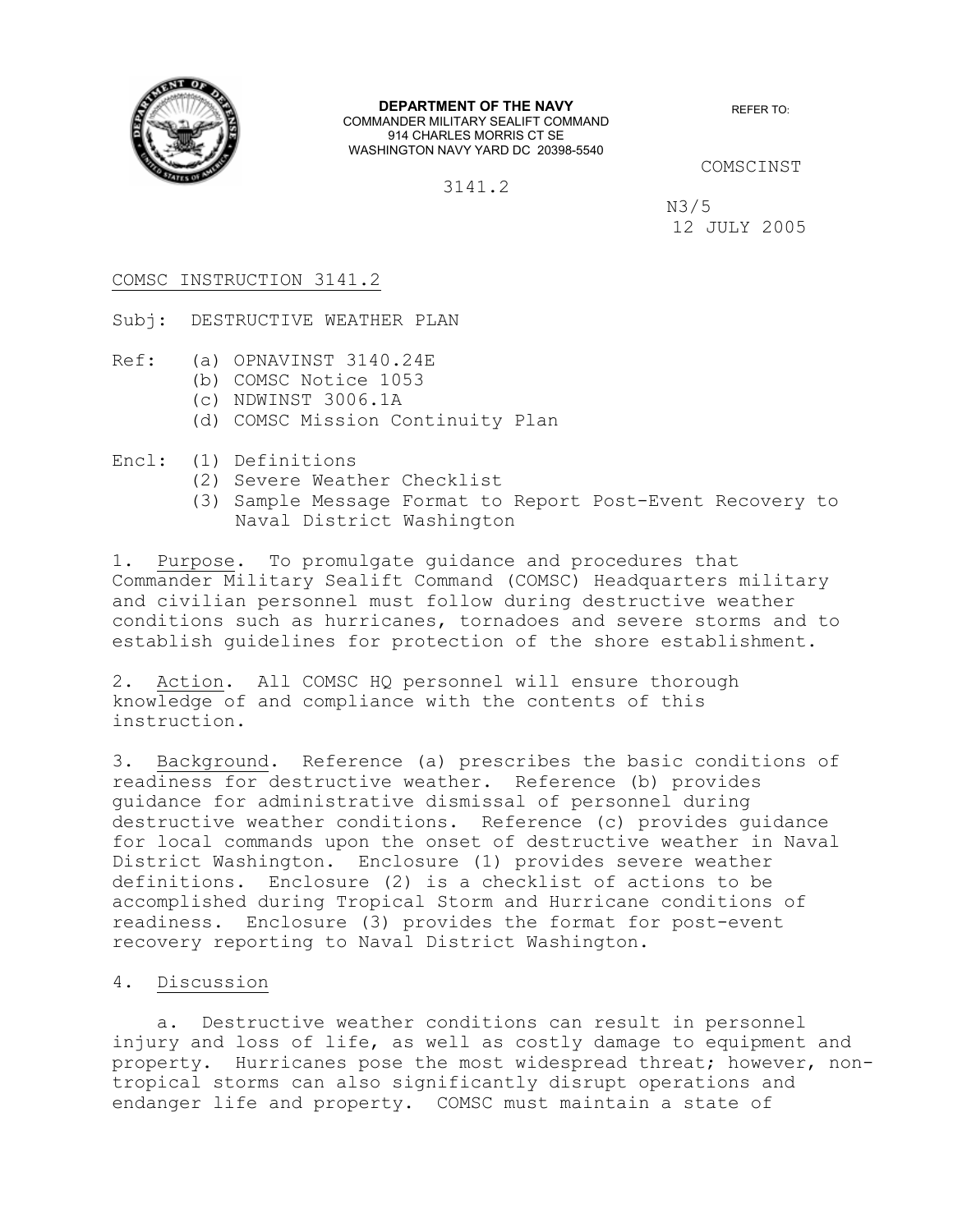COMSCINST 3141.2 12 JULY 2005 readiness that allows for prompt and positive action when destructive weather threatens, to ensure the safety of personnel and to lessen the potential for damage to facilities.

 b. COMSC Headquarters lies within Naval District Washington, which sets severe weather Conditions of Readiness (CORs) for the Washington, DC area. The process for setting these CORs is described below:

 (1) Naval District Washington receives Navy weather warnings from Naval Atlantic Meteorology and Oceanography Detachment (NLMOD), Patuxent River, Maryland, through Hurricane Warning Atlantic (HURRIWARNLANT) general message series.

 (2) Naval District Washington sets small craft, gale, storm and hurricane CORs.

 (3) The CORs will normally be promulgated by immediate message to all Naval District Washington activities. Backup notification will be made by telephone, facsimile (fax), voice radio and email.

 c. If COMSC learns of a threat to our activity from destructive weather, we will not await specific direction from Naval District Washington before taking appropriate action.

 d. COMSC will report storm damage, casualties and impact on command readiness to Naval District Washington using enclosure (3).

 e. Director, Office of Personnel Management (OPM) makes decisions on dismissal of federal employees during severe weather. This decision will be broadcast by the local media and will consist of one of the following five announcements as detailed in reference (b):

 (1) "Federal Agencies are **OPEN**; employees are expected to report to work on time."

 (2) "Federal agencies are operating under an **UNSCHEDULED LEAVE** policy; employees may take leave without prior approval."

 (3) "Federal agencies are operating under a **DELAYED ARRIVAL** policy. Employees should plan to arrive for work no more than xx hours later than they would normally arrive."

 (4) "Federal agencies are operating under an **DELAYED ARRIVAL/UNSCHEDULED LEAVE** policy. Employees who arrive for work later than the specified number of hours announced by OPM through the media will be charged annual leave or leave without pay for

2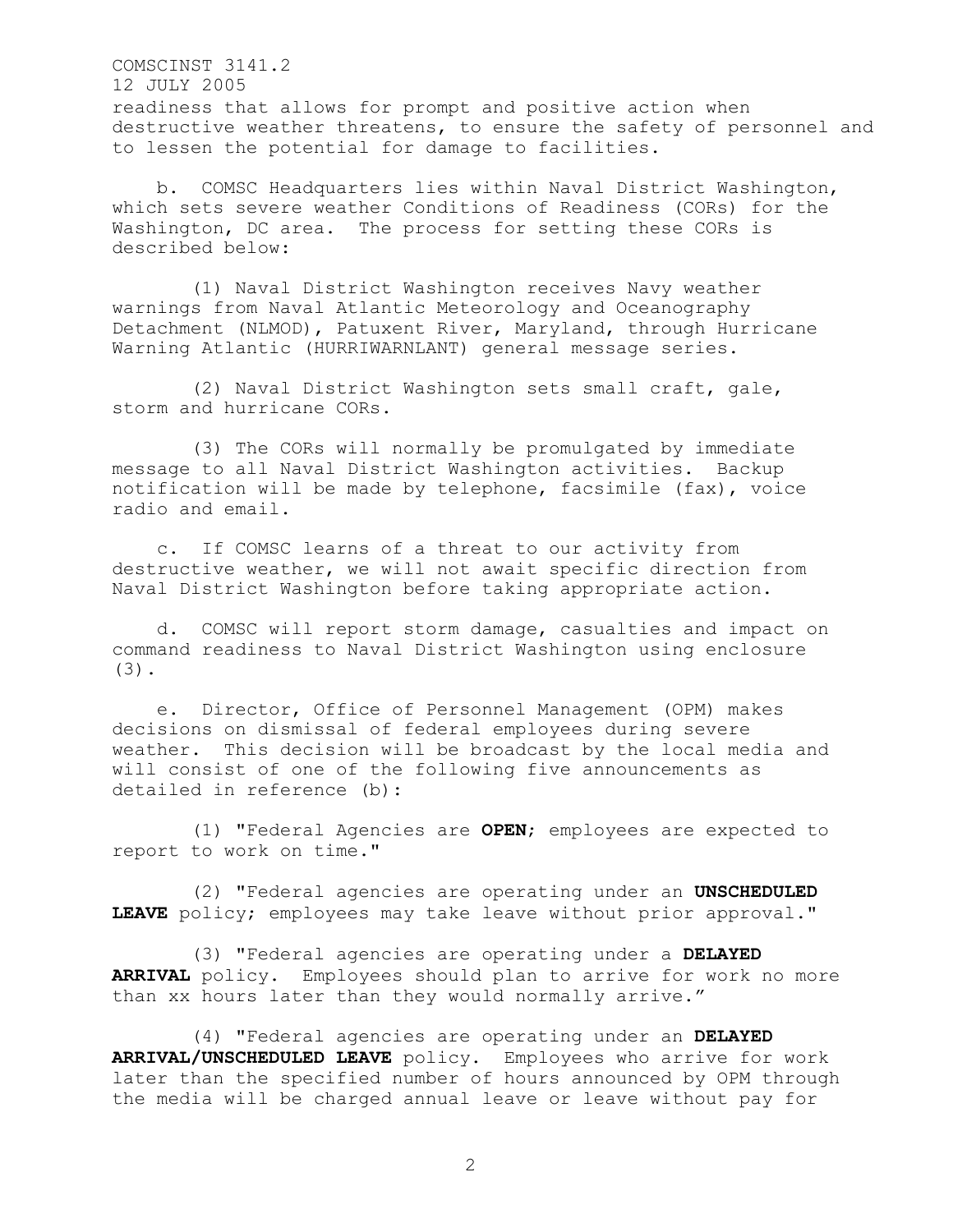COMSCINST 3141.2 5 JULY 2005 the additional period of absence from work. Employees who cannot report for work may take unscheduled leave without prior approval.

(5) "Federal agencies are **CLOSED**."

5. Responsibilities. The annual hurricane season for the Naval District Washington AOR is from 01 June through 30 November each year. During this season, COMSC will monitor developing cyclones and maintain a heightened state of readiness to protect their activities and personnel. These actions shall include, but are not limited to:

## a. All Program Managers and Functional Directors will:

 (1) Prior to 01 June of each year, review destructive weather plans and directives, ensuring that assigned military and civilian personnel are familiar with their contents.

 (2) Designate/update points of contact within the various programs and directorates at headquarters to coordinate local response to severe weather.

 (3) Appoint/verify emergency employees who must report to work regardless of weather conditions in accordance with reference (b) and review this list annually prior to 01 June and as required.

 (4) Develop a recall roster per reference (d), and update them on a quarterly basis.

 (5) Implement required actions for all CORs as delineated in enclosure (2).

 (6) Be prepared to assist in recovery operations. Restoration and maintenance of command functions is a primary concern. All efforts will be directed towards restoring normal command operations at the earliest opportunity.

 (7) To the maximum extent possible, continue to perform critical command functions during destructive weather conditions.

 (8) Establish and maintain a recall bill delineating personnel recall numbers and procedures, be updated on a regular basis.

b. The Director of Operations and Plans (N3/5) will:

 (1) Supervise and coordinate all destructive weather related actions and responses.

3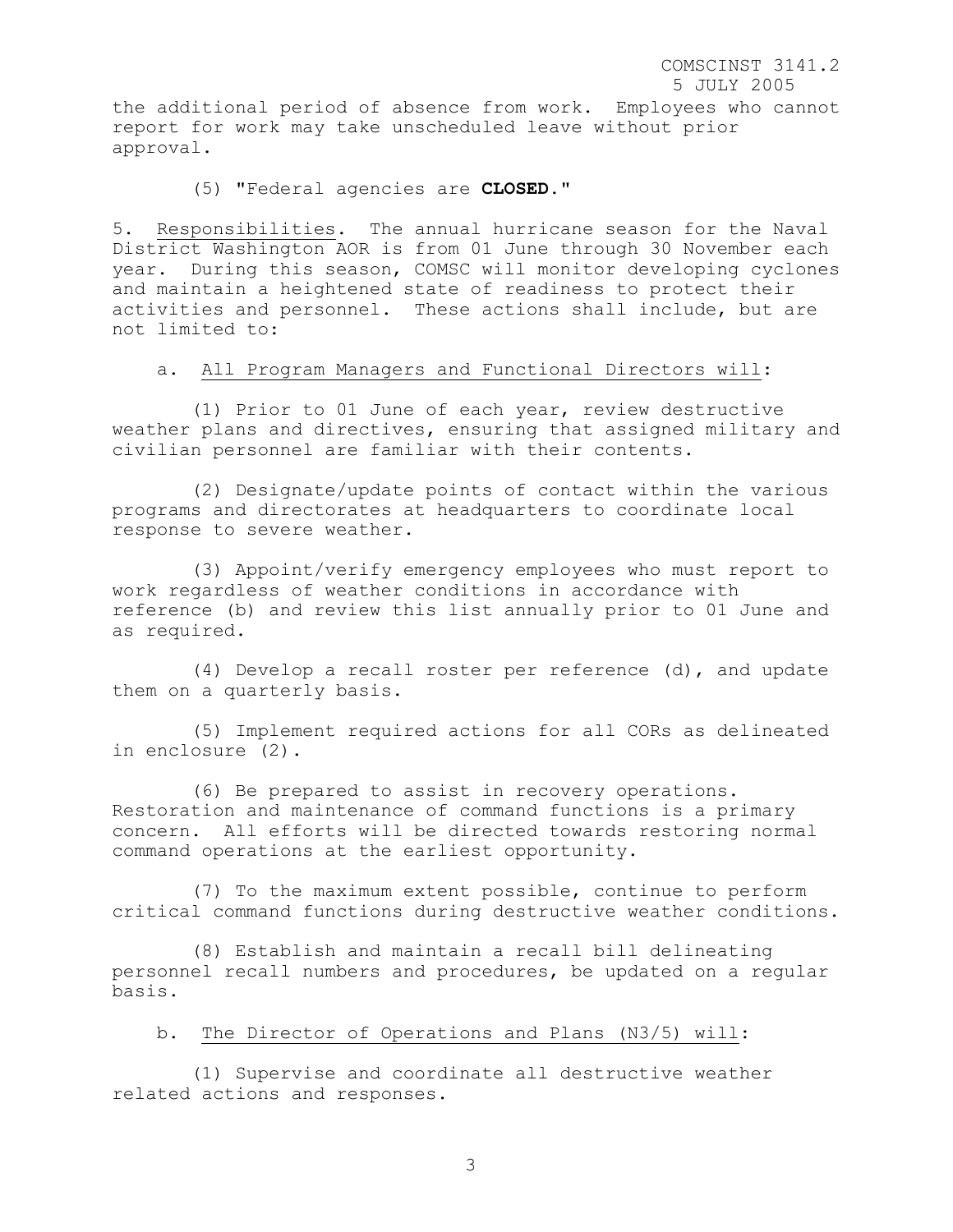COMSCINST 3141.2 12 JULY 2005

 (2) Collect and submit Lessons Learned from hurricane exercises and real world events.

 (3) Keep COMSC personnel apprised of approaching destructive weather, all changes in COR, and required actions to be taken.

 (4) Ensure command training on destructive weather by presenting a brief to designated personnel annually prior to 01 June.

 (5) Coordinate with subordinate commands to ensure storm readiness and compliance with COMSC and local instructions.

 (6) Ensure that a current plot of all destructive weather activity is available in the Command Center.

c. The Flag Secretary: will generate and routinely update a list of emergency personnel that is disseminated throughout the command. The list is available from the Staff Duty Officer in the Command Center.

d. The Staff Duty Officer will:

 (1) Be the primary command point of contact for all weather-related matters.

 (2) Coordinate with subordinate commands to advise of current conditions and requirements and ensure compliance with destructive weather directives.

 (3) Coordinate preparation of a consolidated damage assessment report as required.

 (4) Coordinate with SEALOGLANT Meteorology Division and Naval Atlantic Meteorology and Oceanography Center for any tailored support or required weather information.

 (5) Report Readiness on behalf of the Command to Naval District Washington in accordance with reference (c).

e. The Director, Maritime Forces, Manpower & Management (N1) will:

 (1) Ensure contract is maintained with company providing security guards. If contract with company expires, ensure contingency watchbill is implemented.

f. The Director of Logistics (N4) will:

4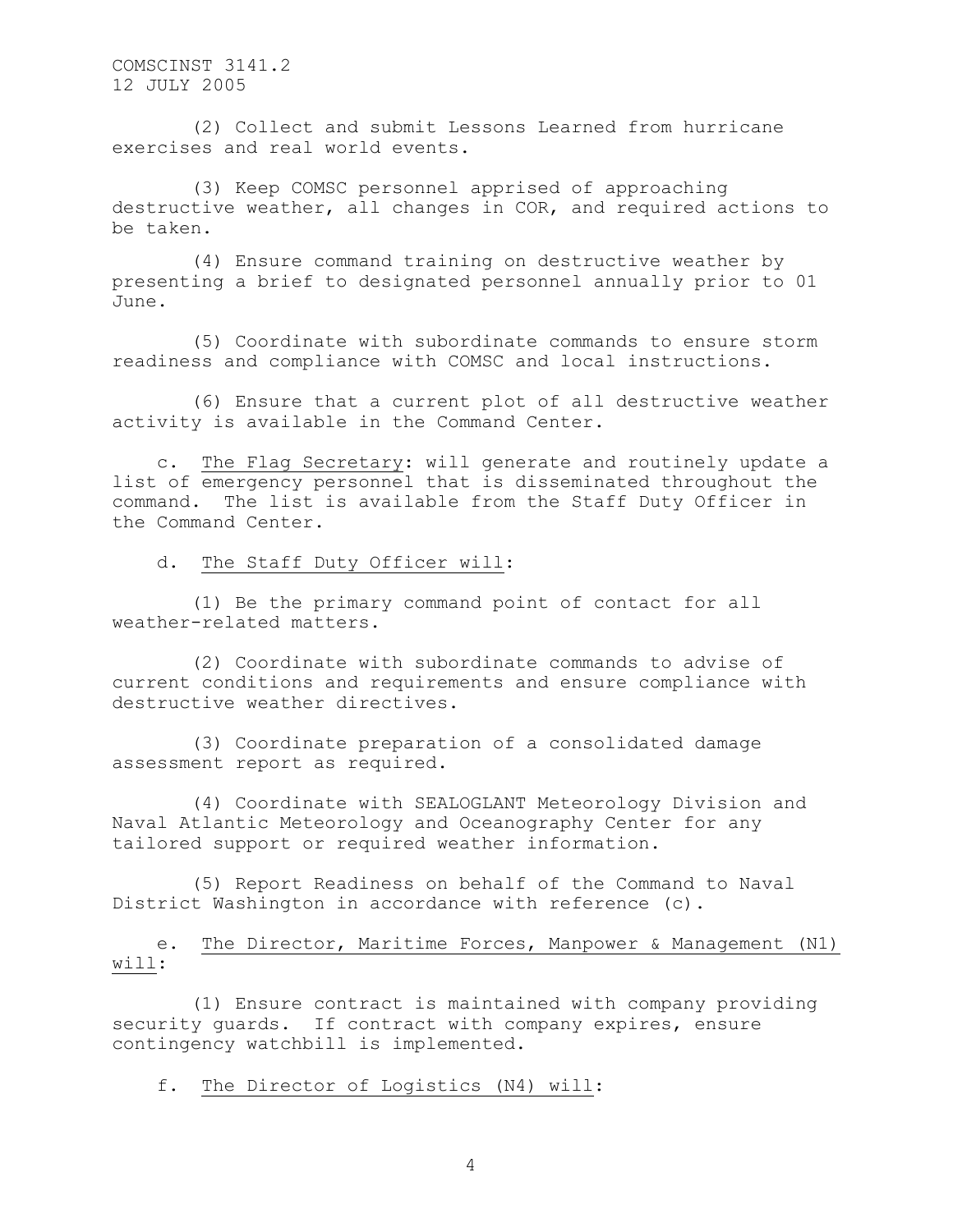## COMSCINST 3141.2 5 JULY 2005

 (1) Increase the status of material readiness as appropriate:

 (a) Keep unsecured materials and equipment to a minimum.

 (b) Maintain all buildings and structures in a state of good repair.

 (c) Ensure all means of back-up/emergency power have been tested and are operationally sound.

 (2) Ensure that COMSC buildings have been secured to minimize damage from sustained high winds.

 (3) Assist the Staff Duty Officer with post-destructive weather evaluation and preparation of a consolidated damage assessment report.

> M. L. SEIFERT Chief of Staff

Distribution: COMSCINST 5215.5 List I (Case A, B, C) NDW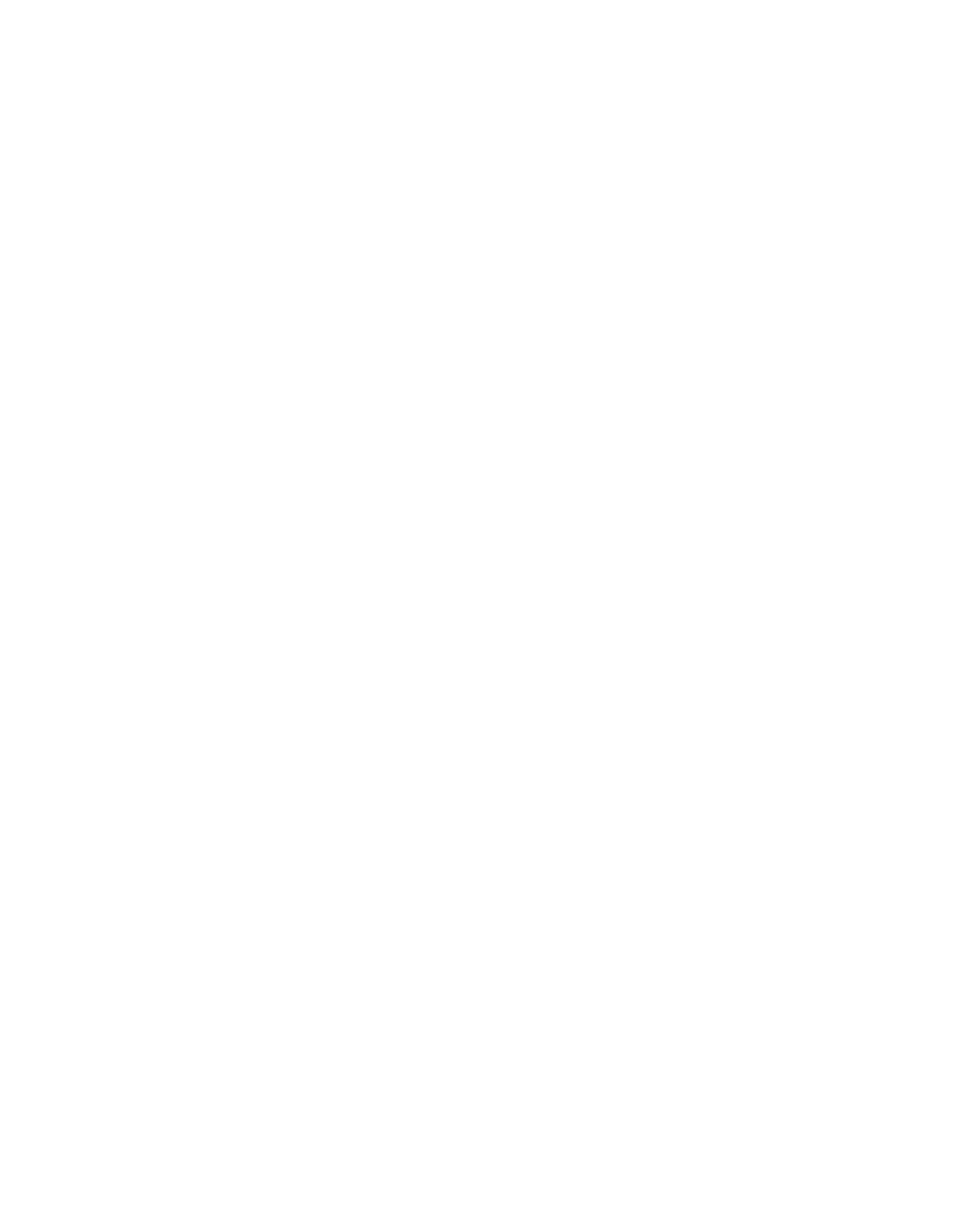#### **DEFINITIONS**

1. Hurricane CORs. CORs are set using the applicable term indicating wind force (e.g., Set Gale Condition II) and/or specified range of wind speeds (e.g., Destructive Winds of 35 to 40 knots). Unless specifically stated otherwise, CORs are based on sustained winds. Gale and storm conditions are used for windstorms other than hurricanes, and for winds outside a tropical cyclone's general circulation.

Tropical Storm/Hurricane Condition V. Destructive winds associated with a hurricane are possible within 96 hours.

b. Tropical Storm/Hurricane Condition IV. Destructive winds associated with a hurricane are within 72 hours.

c. Tropical Storm/Hurricane Condition III. Destructive winds associated with a hurricane are anticipated within 48 hours.

d. Tropical Storm/Hurricane Condition II. Destructive winds associated with a hurricane are anticipated at within 24 hours.

e. Tropical Storm/Hurricane Condition I. Destructive winds associated with a hurricane are anticipated within 12 hours.

### 2. Major Cyclonic Storms and Storm Categories

a. Gale. Non-tropical storm with winds of 34 to 47 knots.

b. Storm. Non-tropical storm with winds of 48 knots or greater.

c. Tropical Depression. The first sign of a developing storm. These tropical depressions have maximum sustained surface winds of 33 knots (38 mph) or less. A number will be assigned to each depression.

d. Tropical Storm. A tropical cyclone in which there are maximum sustained surface winds of 34 to 63 knots (39 to 73 mph). A name is assigned to the system at this stage.

e. Hurricane. A tropical cyclone in which the maximum sustained surface winds reach 64 knots (74 mph) or greater. A hurricane retains the same name it was given when it developed into a tropical storm.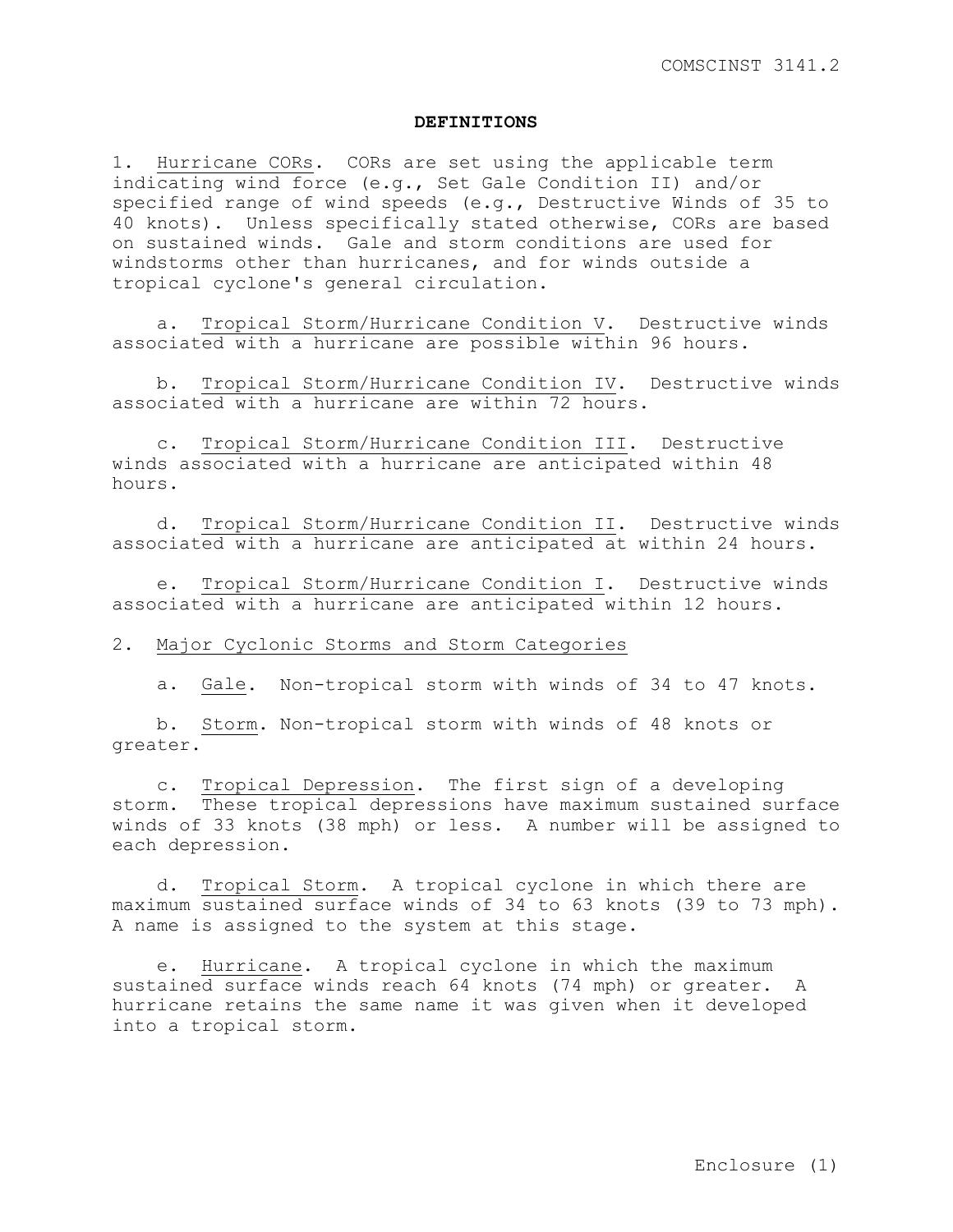COMSCINST 3141.2

## 3. Thunderstorm/Tornado Condition of Readiness

a. Thunderstorm/Tornado Condition II. Thunderstorms/ tornadoes are expected within 25 nautical miles within 6 hours. Associated lightning, torrential rain, hail, severe downbursts, destructive winds and sudden wind shifts are possible.

b. Thunderstorm/Tornado Condition I. Thunderstorms/ tornadoes are occurring or are forecast to occur in the immediate area within 1 hour. Associated lightning, torrential rain, hail, severe downbursts, destructive winds and sudden wind shifts are possible.

4. Windstorm Conditions of Readiness. When conditions permit sufficient advanced forecasting of impending gale/storm force winds of significant duration. Gale/Storm CORs will be issued as specified below.

a. Gale/Storm Condition of Readiness III (as applicable). Destructive winds of the force indicated are possible within 48 hours.

b. Gale/Storm Condition II (as applicable). Destructive winds of the force indicated are possible within 24 hours.

c. Gale/Storm Condition I (as applicable). Destructive winds of the force indicated are possible within 12 hours.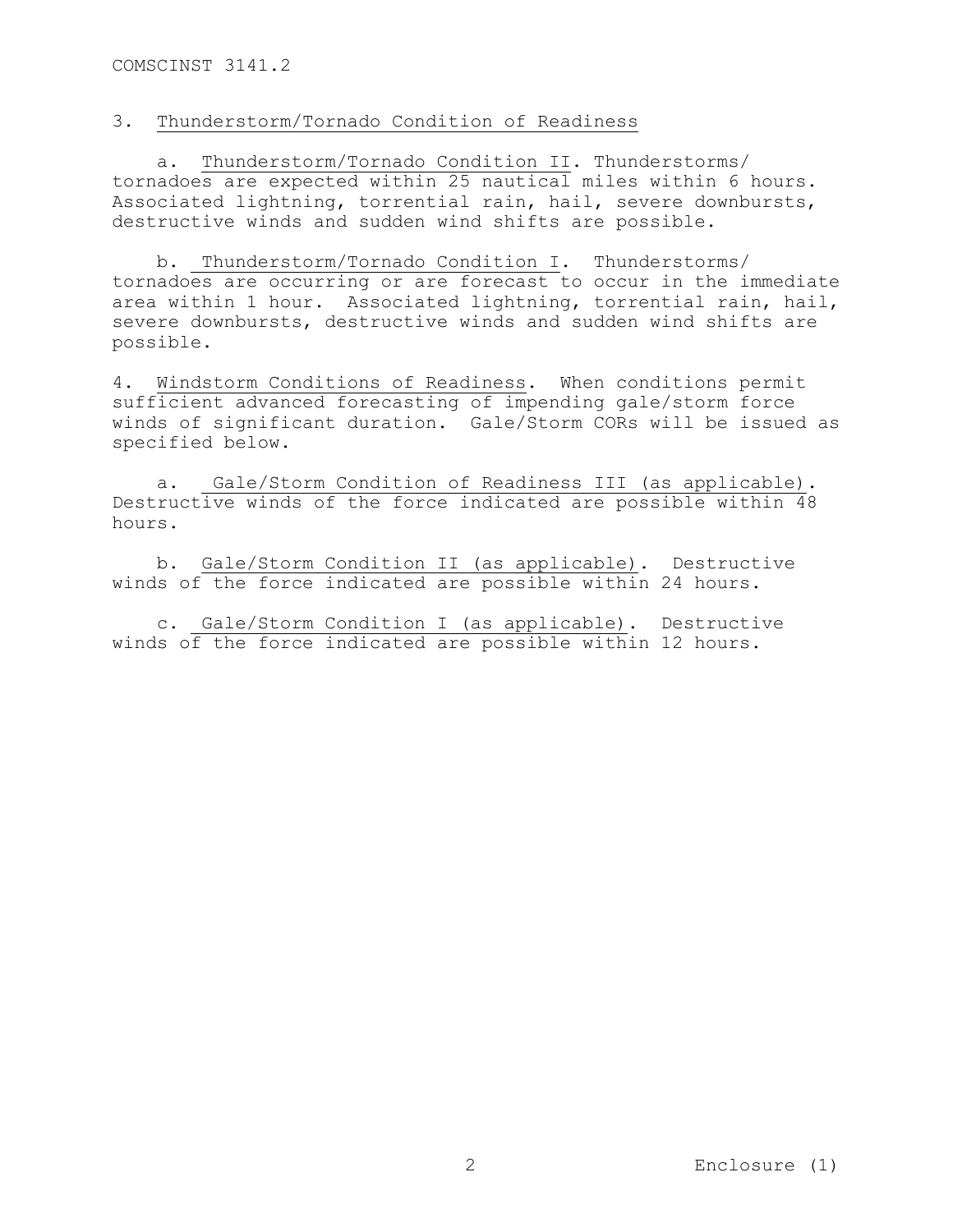COMSCINST 3141.2 5 JULY 2005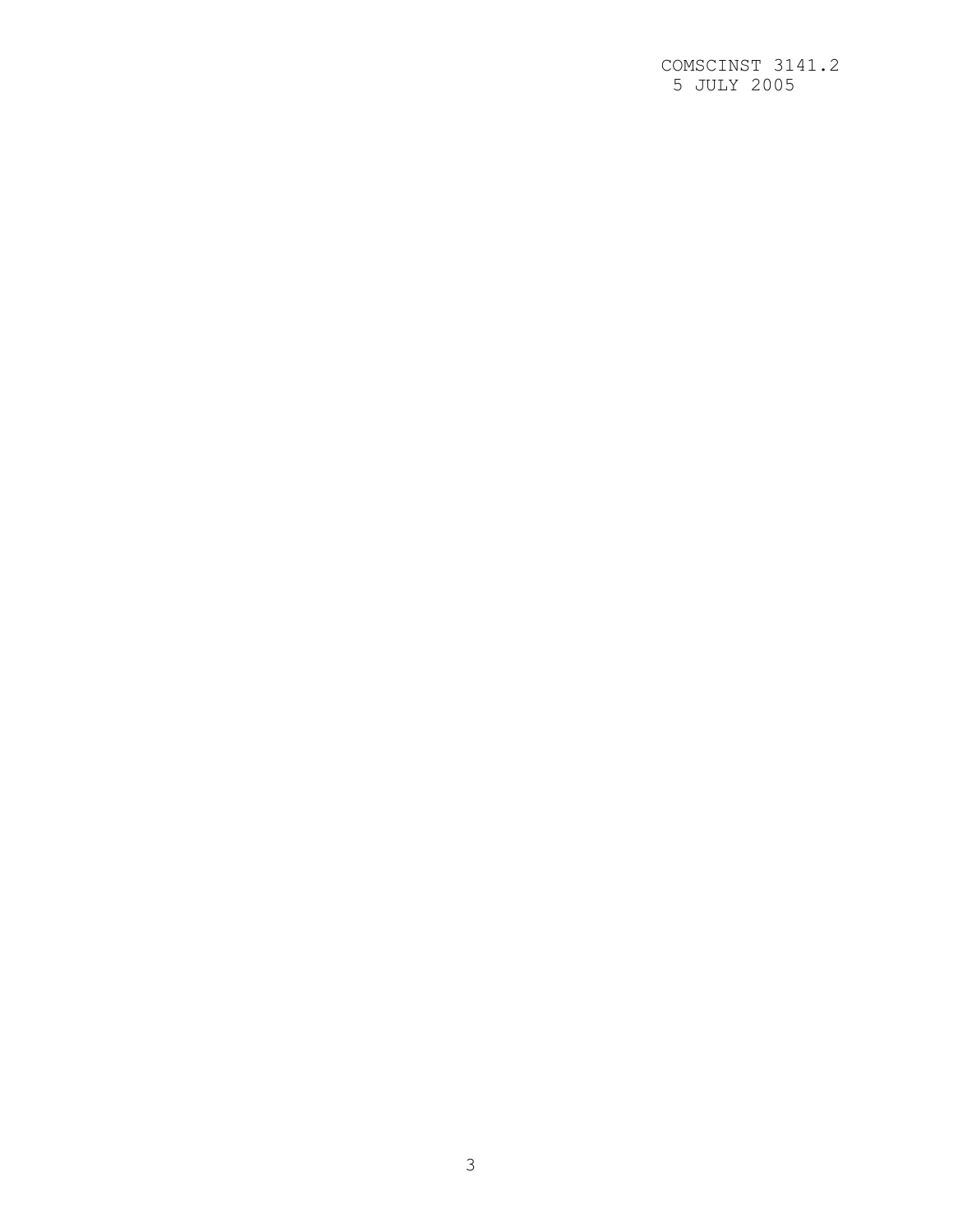| SEVERE WEATHER CHECKLIST |                |                |                   |                |                                                                                           |  |  |  |  |
|--------------------------|----------------|----------------|-------------------|----------------|-------------------------------------------------------------------------------------------|--|--|--|--|
| <b>RESPONSIBLE</b>       |                |                |                   |                | <b>REQUIRED ACTION</b>                                                                    |  |  |  |  |
| PMs/FDs<br><b>SAs</b>    | N <sub>1</sub> | N <sub>4</sub> | N <sub>3</sub> /5 | N <sub>6</sub> |                                                                                           |  |  |  |  |
|                          |                |                |                   |                | <b>SET CONDITION V (01 JUNE)</b>                                                          |  |  |  |  |
| $\times$                 | X              | X              | X                 | $\times$       | APPOINT SEVERE WEATHER POCS TO COORDINATE REQUIRED ACTIONS                                |  |  |  |  |
| X                        | $\mathsf{C}$   | $\times$       | X.                | X              | <b>VERIFY LIST OF EMERGENCY PERSONNEL/RECALL BILL</b>                                     |  |  |  |  |
| X                        | $\mathsf{X}$   | $\mathsf{X}$   | C                 | $\Omega$       | BRIEF KEY PERSONNEL/POCs ON REQUIRED ACTIONS FOR SEVERE WEATHER                           |  |  |  |  |
| <b>SET CONDITION IV</b>  |                |                |                   |                |                                                                                           |  |  |  |  |
| $\times$                 | $\times$       | $\times$       | C                 | $\times$       | <b>BRIEF ALL KEY PERSONNEL</b>                                                            |  |  |  |  |
| $\times$                 | $\times$       | $\times$       | $\times$          | X              | <b>REVIEW PLANS FOR HURRICANE RESPONSE</b>                                                |  |  |  |  |
|                          |                |                | C                 |                | <b>VERIFY COMMAND CENTER EMERGENCY WATCHBILL</b>                                          |  |  |  |  |
|                          |                |                |                   |                | <b>SET CONDITION III</b>                                                                  |  |  |  |  |
| $\times$                 | X              | $\mathsf{C}$   | X                 | $\times$       | ENSURE EMERGENCY POWER SOURCES ARE FUELED AND IN OPTIMUM WORKING ORDER                    |  |  |  |  |
| $\times$                 | $\times$       | $\mathsf{X}$   | X.                | C              | BACK-UP AND SAVE COMPUTER DATA AND STORE TO PREVENT DAMAGE                                |  |  |  |  |
| $\times$                 | X              | $\mathsf{X}$   | X                 | C              | WHEN DIRECTED, SECURE POWER TO ALL ADP EQUIPMENT AND COVER PORTABLE ELECTRONIC            |  |  |  |  |
|                          |                |                |                   |                | STORAGE MEDIA (DISKS, TAPES) AND OTHER ELECTRONIC EQUIPMENT (TV'S, FAX MACHINES, STU III, |  |  |  |  |
|                          |                |                |                   |                | ETC)                                                                                      |  |  |  |  |
| $\times$                 | X              | $\times$       | X                 | $\times$       | REMOVE HIGH VALUE ITEMS FROM THE FLOOR IN CASE OF FLOODING                                |  |  |  |  |
| $\times$                 | X              | C              | X.                | $\times$       | STAGE MATERIALS FOR REINFORCEMENT OF DOORS AND WINDOWS                                    |  |  |  |  |
| $\times$                 | $\mathsf{C}$   | $\times$       | X                 | X              | <b>VERIFY PERSONNEL RECALL BILL</b>                                                       |  |  |  |  |
| X                        | X              | $\mathcal{C}$  | X                 | X              | PREPOSITION SANDBAGS FOR DEPLOYMENT                                                       |  |  |  |  |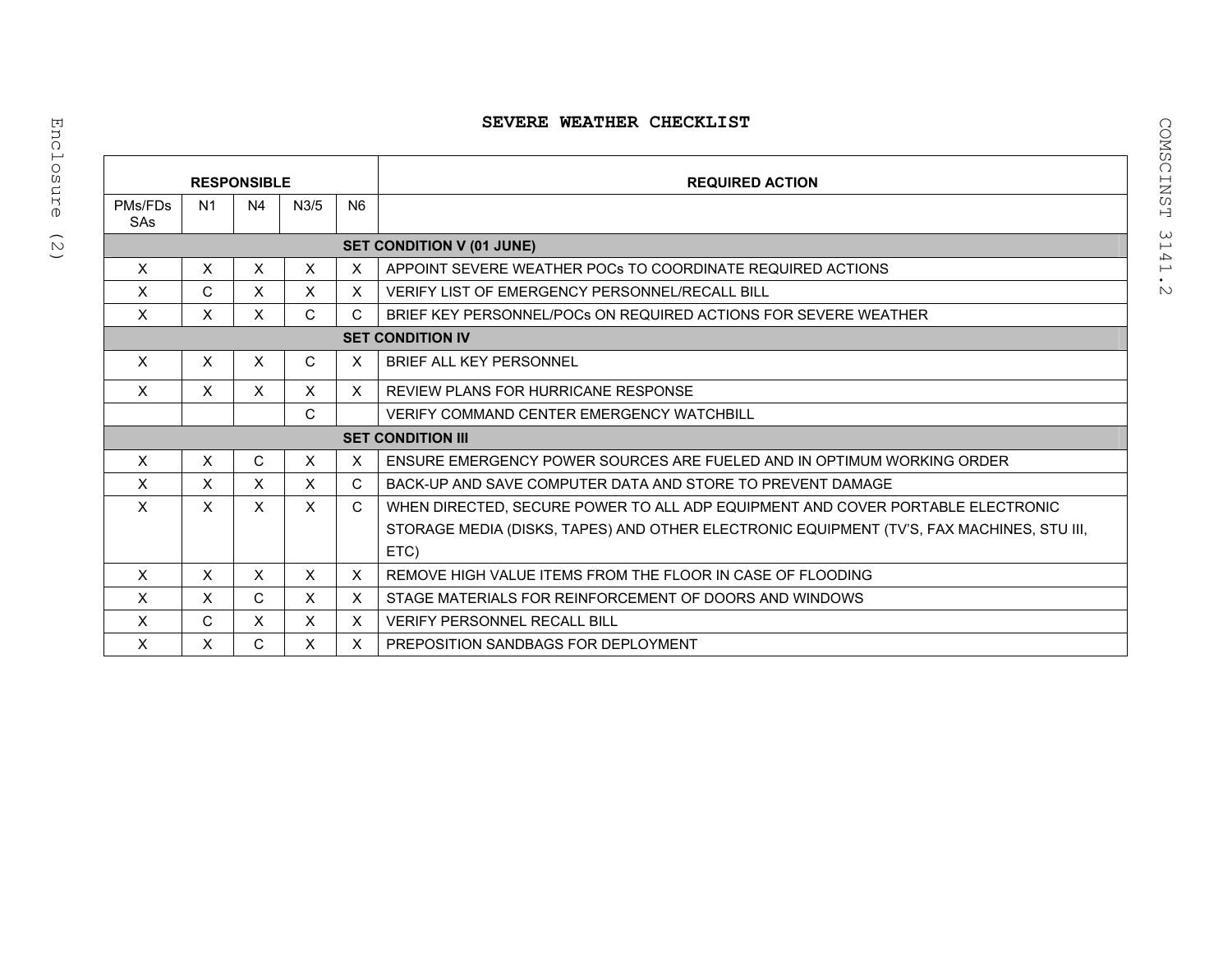#### COMSCINST 3141.2

|                         |          | <b>RESPONSIBLE</b> |              |                           | <b>REQUIRED ACTION</b>                                                                                                         |  |  |  |  |
|-------------------------|----------|--------------------|--------------|---------------------------|--------------------------------------------------------------------------------------------------------------------------------|--|--|--|--|
| PMs/FDs<br><b>SAs</b>   | N1       | N <sub>4</sub>     | N3/5         | N <sub>6</sub>            |                                                                                                                                |  |  |  |  |
| <b>SET CONDITION II</b> |          |                    |              |                           |                                                                                                                                |  |  |  |  |
| X                       | $\times$ | C                  | x            | X                         | FUEL ALL VEHICLES FOR EMERGENCY USE; RELOCATE TO PROTECTED LOCATION                                                            |  |  |  |  |
| X                       | $\times$ | C.                 | X.           | $\times$                  | REINFORCE ALL DOORS AND WINDOWS                                                                                                |  |  |  |  |
| X                       | X        | X.                 | X            | $\times$                  | SECURE ARTICLES SUCH AS TRASH CANS, TRAFFIC CONES, PORTABLE SIGNS AND ANY OTHER<br>MATERIALS THAT MIGHT BECOME MISSILE HAZARDS |  |  |  |  |
| $\mathsf{x}$            | $\times$ | C                  | $\mathsf{x}$ | $\boldsymbol{\mathsf{X}}$ | EMPLOY SANDBAGS, AS NECESSARY, TO PREVENT OR CONTROL EFFECTS OF FLOODING                                                       |  |  |  |  |
| $\times$                | C        | X.                 | $\times$     | $\times$                  | SECURE GENERAL VISITING TO MSC BUILDINGS                                                                                       |  |  |  |  |
| X                       | $\times$ | $\times$           | $\times$     | $\times$                  | MOVE EQUIPMENT TO A SECURE LOCATION                                                                                            |  |  |  |  |
| $\times$                | $\times$ | C                  | $\times$     | $\times$                  | MOVE DOCUMENTS AND RECORDS TO HIGH GROUND OR OTHERWISE SECURE THEM AGAINST<br><b>FLOODING DAMAGE</b>                           |  |  |  |  |
| $\times$                | $\times$ | C                  | $\times$     | $\boldsymbol{\mathsf{X}}$ | INSPECT ALL BUILDING ROOFTOPS FOR LOOSE GEAR AND REMOVE OR SECURE ALL POTENTIAL MISSILE<br><b>HAZARDS</b>                      |  |  |  |  |
| <b>SET CONDITION I</b>  |          |                    |              |                           |                                                                                                                                |  |  |  |  |
| $\times$                | $\times$ | X                  | C.           | $\times$                  | MONITOR NEWS MEDIA FOR ANNOUNCEMENT                                                                                            |  |  |  |  |
| X                       | X.       | $\times$           | C.           | X                         | MONITOR WEATHER BROADCASTS AND LOCAL WEATHER CONDITIONS                                                                        |  |  |  |  |
| $\times$                | X.       | X                  | $\times$     | X                         | ACTIVATE EMERGENCY PERSONNEL AS REQUIRED                                                                                       |  |  |  |  |

# **LEGEND: C = COORDINATE/LEAD**

**X = REQUIRES ACTION AND REPORT TO COORDINATOR**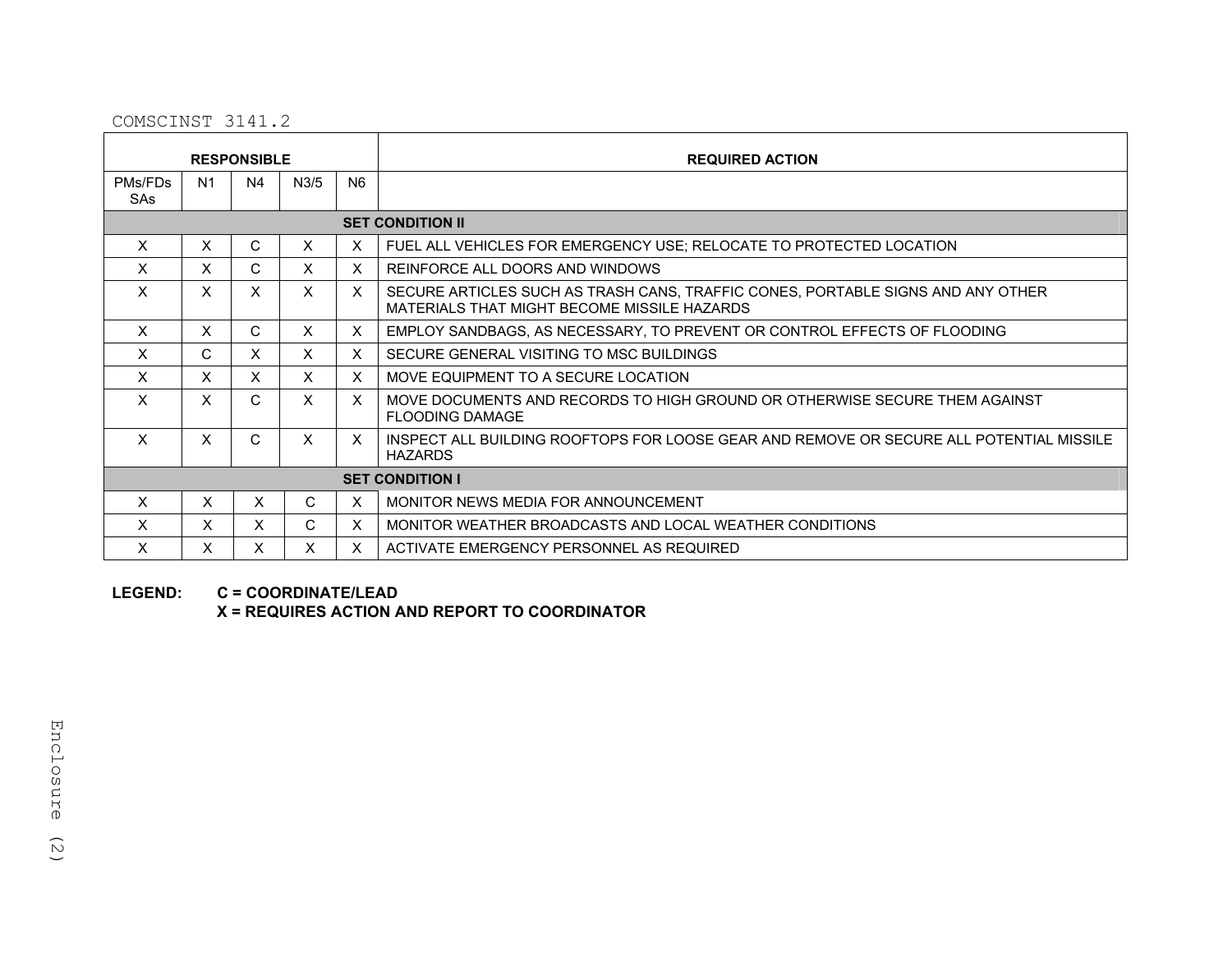Enclosure (2) Enclosure (2)

COMSCINST 3141.2 2